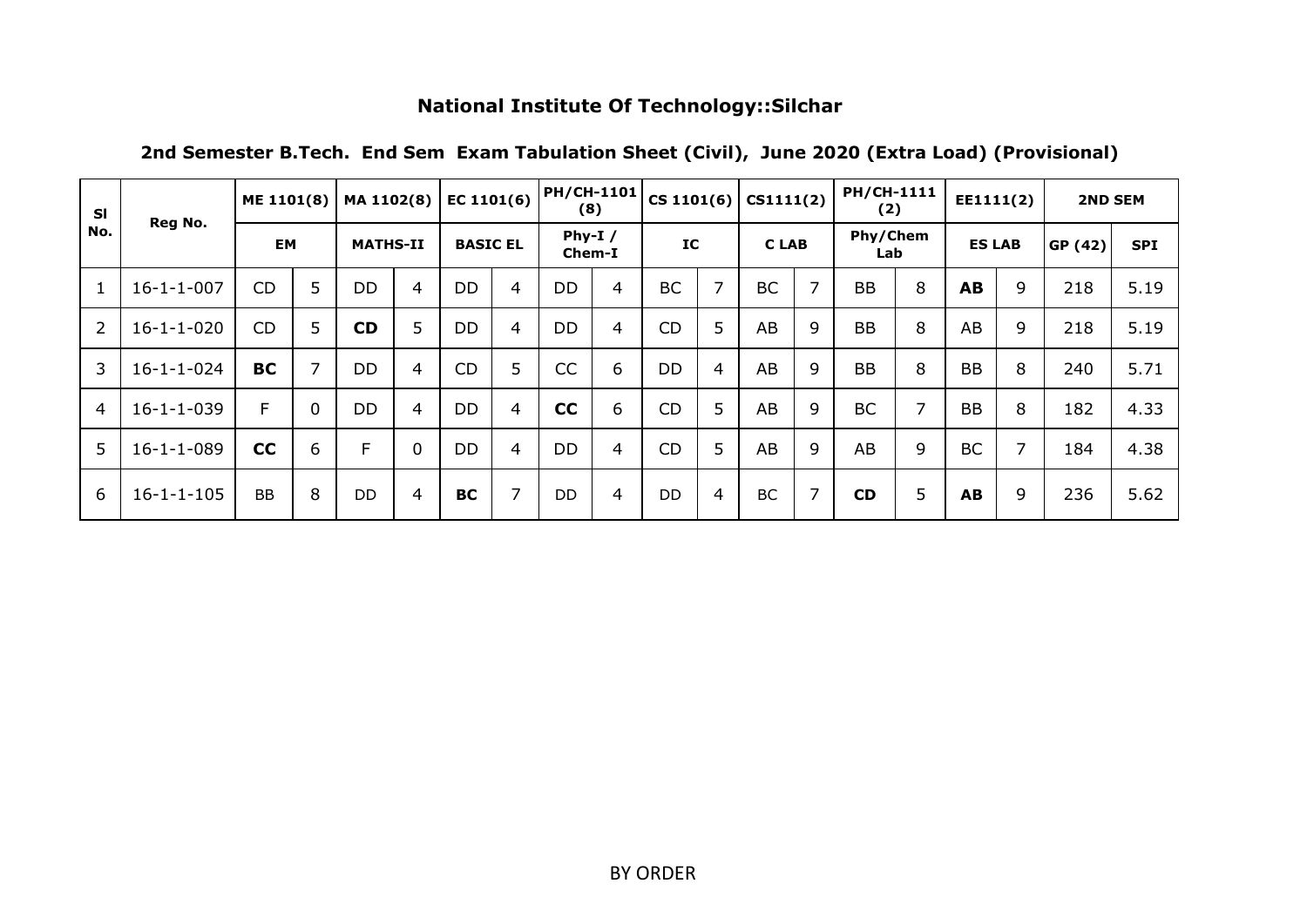**2nd Semester B.Tech. End Sem Exam Tabulation Sheet (Mechanical ), June 2020 (Extra Load) (Provisional)**

|        |                    | ME 1101(8) |  |                 | MA 1102(8) |                 | $EC$ 1101(6) | $CH-1101(8)$   CS 1101(6) |           |                    | CS1111(2)       |    |          | $ CH-1111 (2)  E E1111(2)$ | 2ND SEM |      |
|--------|--------------------|------------|--|-----------------|------------|-----------------|--------------|---------------------------|-----------|--------------------|-----------------|----|----------|----------------------------|---------|------|
| SI No. | Reg No.            | EM         |  | <b>MATHS-II</b> |            | <b>B ELECT.</b> |              | <b>CHEM/PHY</b>           | IC        |                    | <b>COMP LAB</b> |    | CHEM LAB | <b>ES LAB</b>              | GP (42) | SPI  |
|        | $16 - 1 - 2 - 035$ | <b>BC</b>  |  |                 |            | DD              |              |                           | <b>CD</b> | <sub>cc</sub><br>w |                 | BB |          | AB                         | 156     | 3.71 |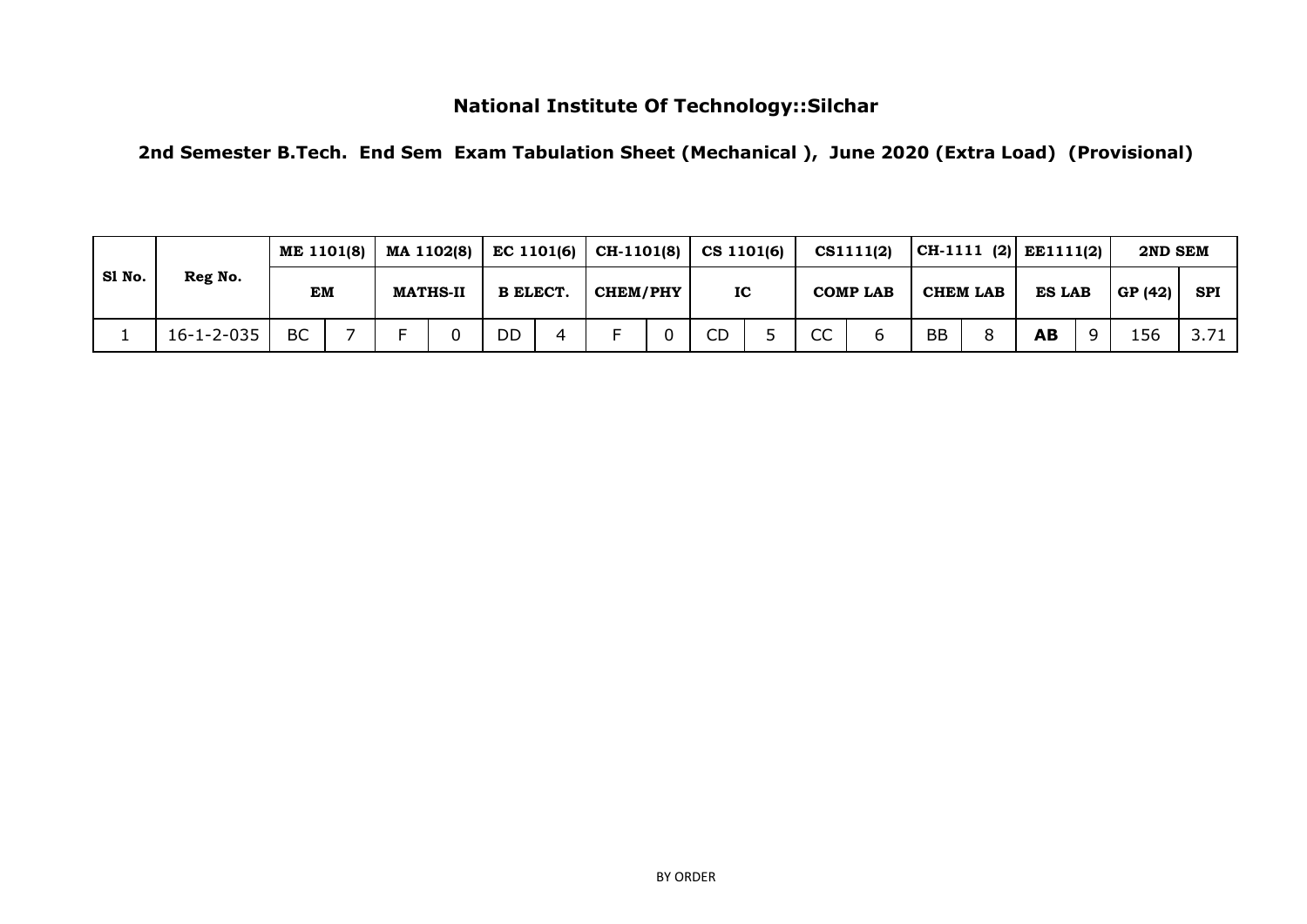| -SI | Reg No.    | ME $1101(8)$ | MA 1102(8)      |                 |           |                |    |                 | EC 1101(6) $ PHY-1101(8) $ CS 1101(6) $ $ CS1111(2) $ PH-1111$ (2) | EE1111(2)     | <b>2ND SEM</b> |            |
|-----|------------|--------------|-----------------|-----------------|-----------|----------------|----|-----------------|--------------------------------------------------------------------|---------------|----------------|------------|
| No. |            | <b>EM</b>    | <b>MATHS-II</b> | <b>BASIC EL</b> |           | <b>PHYSICS</b> | IC | <b>COMP LAB</b> | <b>PHY LAB</b>                                                     | <b>ES LAB</b> | GP(42)         | <b>SPI</b> |
|     | 16-1-4-021 |              | DD              | DD              | <b>DD</b> | 4              | CC | BC              | CC                                                                 | CD.           | 160            | 3.81       |

**2nd Semester B.Tech. End Sem Exam Tabulation Sheet (ECE ), June 2020 (Extra Load) (Provisional)**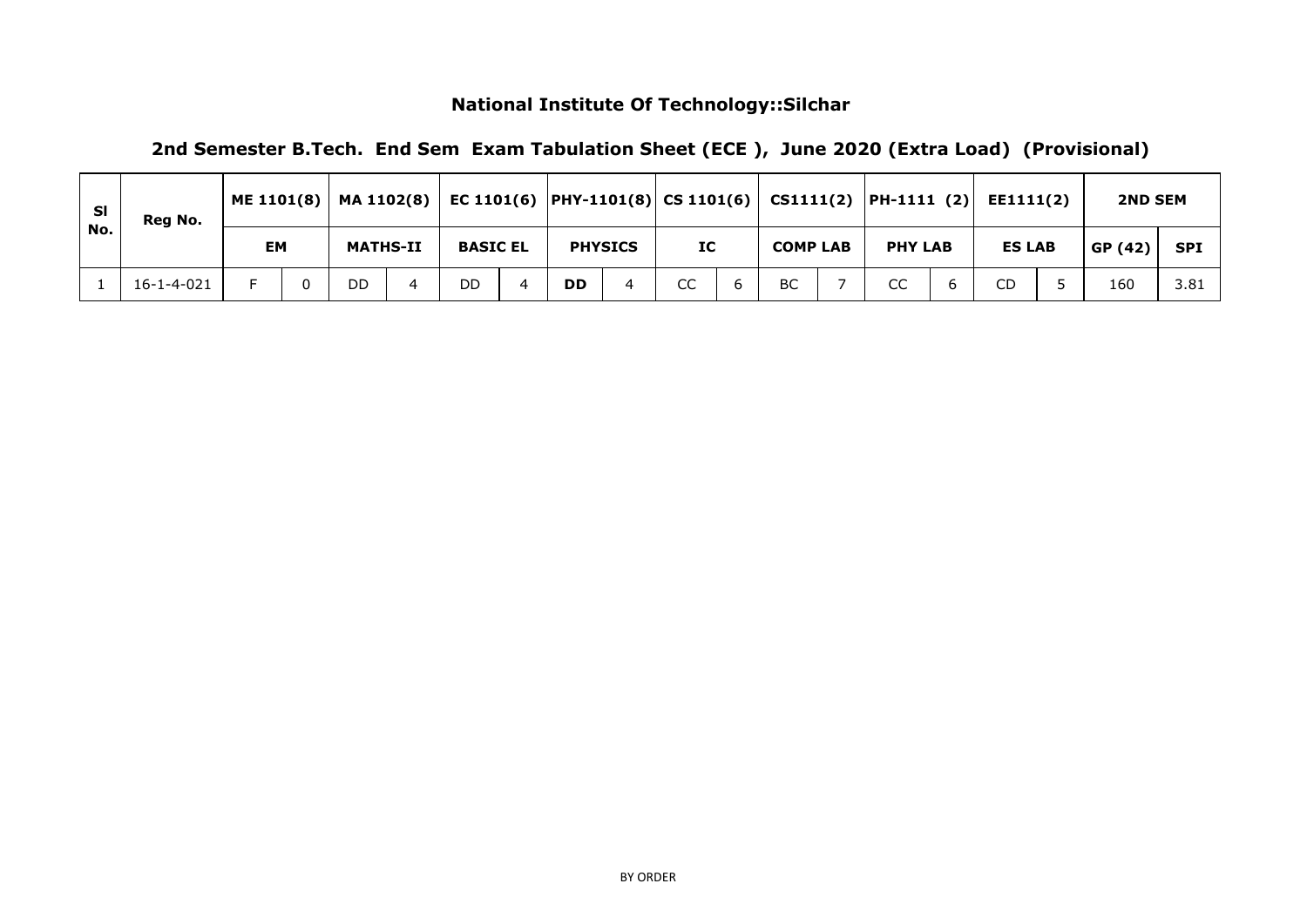| 2nd Semester B.Tech. End Sem Exam Tabulation Sheet (CSE), June 2020 (Extra Load) (Provisional) |  |  |  |  |  |  |
|------------------------------------------------------------------------------------------------|--|--|--|--|--|--|
|------------------------------------------------------------------------------------------------|--|--|--|--|--|--|

| <b>SI</b> | Reg No.            | ME 1101(8) |   | MA 1102(8)      |   | EC $1101(6)$    |   |           |                |           |   | PH-1101(8)   CS 1101(6)   CS1111(2) |   |           | PH-1111(2)     |           | EE1111(2)     | <b>2ND SEM</b>    |            |
|-----------|--------------------|------------|---|-----------------|---|-----------------|---|-----------|----------------|-----------|---|-------------------------------------|---|-----------|----------------|-----------|---------------|-------------------|------------|
| No.       |                    | <b>EM</b>  |   | <b>MATHS-II</b> |   | <b>BASIC EL</b> |   |           | <b>PHYSICS</b> | IC        |   | <b>COMP LAB</b>                     |   |           | <b>PHY LAB</b> |           | <b>ES LAB</b> | <b>GP</b><br>(42) | <b>SPI</b> |
|           | $16 - 1 - 5 - 088$ | <b>BB</b>  | 8 | DD              | 4 | DD              | 4 | <b>CD</b> | Б.             | <b>CD</b> |   | <b>BB</b>                           | 8 | <b>BC</b> |                | <b>BB</b> | 8             | 236               | 5.62       |
|           | $16 - 1 - 5 - 090$ | <b>BC</b>  |   | Е               | 0 |                 |   | DD        | 4              | DD        | 4 | <b>BC</b>                           |   | <b>CD</b> | 5              | <b>DD</b> | 4             | 144               | 3.43       |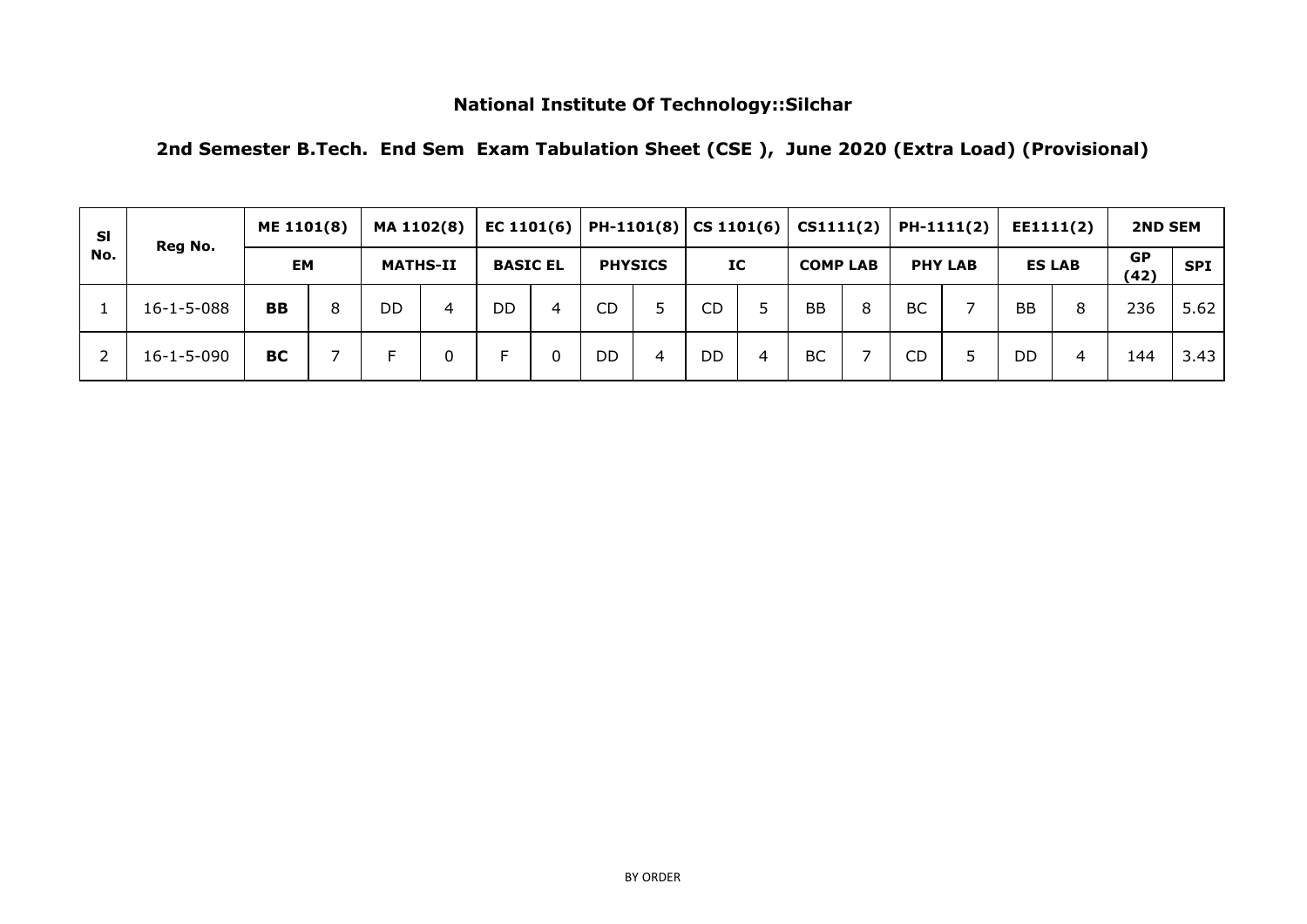| <b>SI</b>      | Reg No.            |           | CE 1205(8) | CE-1206 (8) |   |           | CE-1207 (6) | CE-1208 (8) |             | $HS-1201(6)$ |   |           | $CE-1213(2)$  |           | $CE-1212(2)$   |        | <b>4TH SEMESTER</b> |
|----------------|--------------------|-----------|------------|-------------|---|-----------|-------------|-------------|-------------|--------------|---|-----------|---------------|-----------|----------------|--------|---------------------|
| No.            |                    |           | SA-I       | <b>HYD</b>  |   |           | EE-I        | $SD-I$      |             | <b>ME</b>    |   |           | <b>EG LAB</b> |           | <b>HYD LAB</b> | GP(40) | <b>SPI</b>          |
|                | $16 - 1 - 1 - 020$ | E.        | 0          | F           | 0 | E         |             |             | 0           | E            | 0 | BC        |               | cc        | 6              | 26     | 0.65                |
|                | $16 - 1 - 1 - 024$ | E.        | 0          | F           | 0 | E         |             |             | 0           | F            | 0 | CC        | 6             | cc        | 6              | 24     | 0.60                |
| 3              | $16 - 1 - 1 - 039$ | F.        | 0          | DD          | 4 | <b>CD</b> | 5           |             | $\mathbf 0$ | <b>DD</b>    | 4 | <b>CC</b> | 6             | <b>BC</b> |                | 112    | 2.80                |
| $\overline{4}$ | $16 - 1 - 1 - 079$ | <b>CD</b> | 5          | DD          | 4 | E         |             |             | 0           | F            | 0 | DD        | 4             | CC        | 6              | 92     | 2.30                |

# **4th Semester B.Tech. End Sem Tabulation Sheet (Civil), June 2020 (Extra Load) (Provisional)**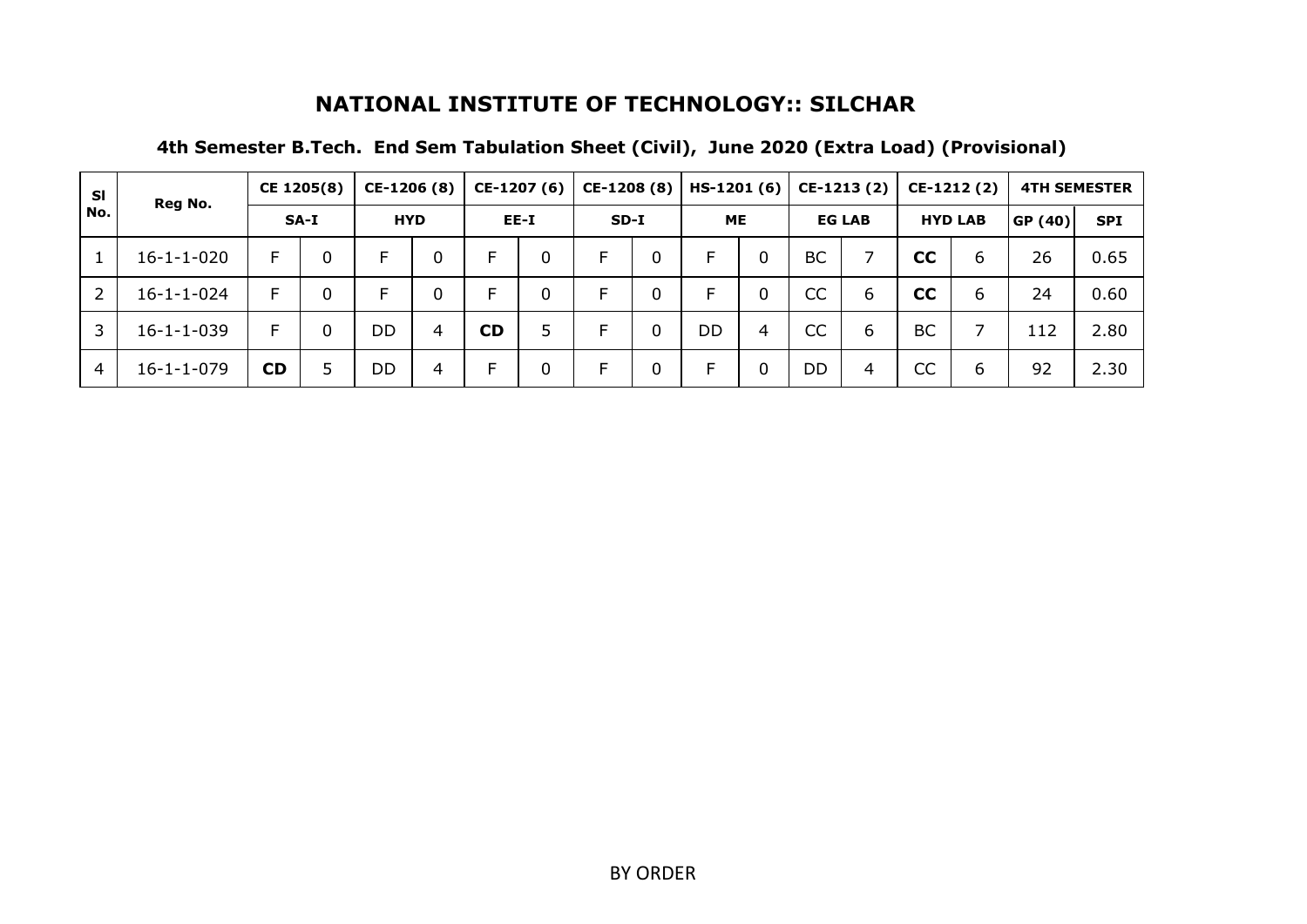| <b>SI</b>      | Reg No.            | ME-1206-(8)       |             |           | ME-1207 (8)    |           | ME-1208 (8)      | ME-1209(8) |                | $HS-1201(6)$ |                | ME-1211 (2)     |   |                | <b>4TH SEMESTER</b> |
|----------------|--------------------|-------------------|-------------|-----------|----------------|-----------|------------------|------------|----------------|--------------|----------------|-----------------|---|----------------|---------------------|
| No.            |                    | <b>THERMOD-II</b> |             |           | FM-I           |           | <b>I &amp; M</b> | <b>MOS</b> |                | <b>ME</b>    |                | <b>ME LAB-I</b> |   | <b>GP (40)</b> | <b>SPI</b>          |
| $\mathbf{1}$   | $16 - 1 - 2 - 035$ | F                 | $\mathbf 0$ | <b>DD</b> | $\overline{4}$ | <b>BC</b> | 7                | F          | $\mathbf 0$    | DD           | $\overline{4}$ | <b>BB</b>       | 8 | 128            | 3.20                |
| $\overline{2}$ | $16 - 1 - 2 - 099$ | <b>CD</b>         | 5           | <b>DD</b> | $\overline{4}$ | <b>CD</b> | 5                | <b>DD</b>  | $\overline{4}$ | <b>BC</b>    | ᄀ              | AB              | 9 | 204            | 5.10                |
| 3              | $16 - 1 - 2 - 116$ | CC                | 6           | <b>DD</b> | 4              | <b>DD</b> | $\overline{4}$   | <b>CD</b>  | 5              | <b>CD</b>    | 5              | AB              | 9 | 200            | 5.00                |
| 3              | $14 - 1 - 2 - 114$ | <b>DD</b>         | 4           | <b>DD</b> | 4              | <b>CD</b> | 5                | F          | $\mathbf 0$    | <b>CC</b>    | 6              | F               | 0 | 140            | 3.50                |

#### **4th Semester B.Tech. End Sem Tabulation Sheet (Mechanical) June 2020 (Extra Load) (Provisional)**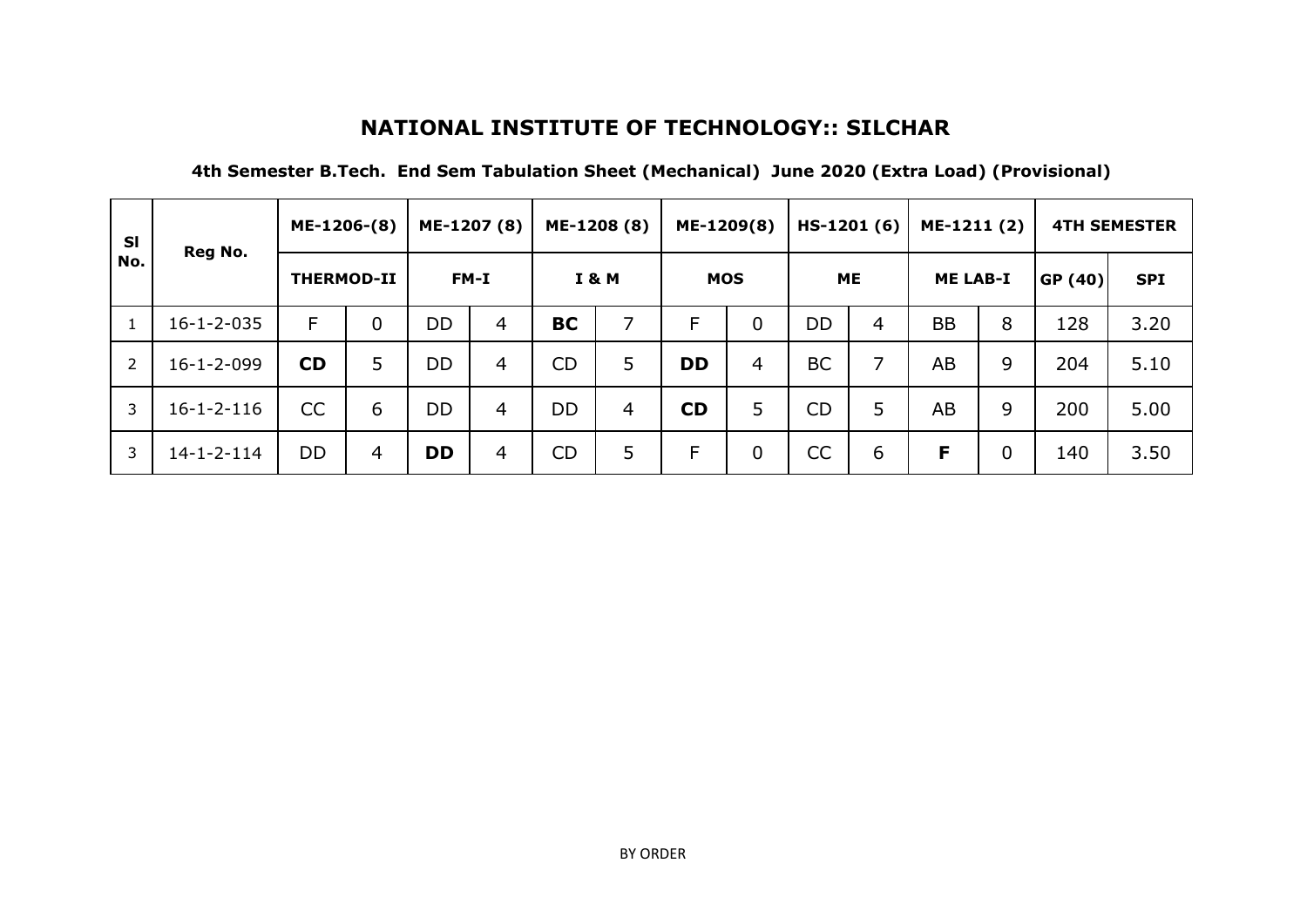### **4th Semester B.Tech. End Sem Tabulation Sheet (Electrical) June 2020 (Extra Load) (Provisional)**

| <b>SI</b>      | Reg No.            | EE-1205 (8) |   | EE-1206 (8)    |              | EE-1207 (8) |   | EE-1208 (6) |   | $HS-1201(6)$ |   | EE-1213 (2)    |   |           | EE-1214 (2)    | <b>4TH SEM</b> |            |
|----------------|--------------------|-------------|---|----------------|--------------|-------------|---|-------------|---|--------------|---|----------------|---|-----------|----------------|----------------|------------|
| No.            |                    | <b>PS-I</b> |   | <b>S&amp;S</b> |              | EM-I        |   | <b>DE</b>   |   | <b>ME</b>    |   | <b>ADE LAB</b> |   |           | <b>SE LAB</b>  | GP (40)        | <b>SPI</b> |
| 1              | $16 - 1 - 3 - 033$ | DD          | 4 | E              | $\mathbf{0}$ | <b>CC</b>   | 6 | DD          | 4 | <b>CD</b>    |   | AB             | 9 | <b>BC</b> | $\overline{ }$ | 166            | 4.15       |
|                | $16 - 1 - 3 - 094$ | DD.         | 4 | E              | $\mathbf{0}$ | <b>CC</b>   | 6 | DD          | 4 | <b>CD</b>    | 5 | AB             | q | <b>BC</b> | ⇁              | 166            | 4.15       |
| 3              | $16 - 1 - 3 - 096$ | DD.         | 4 | DD             | 4            | <b>CD</b>   | 5 | CC          | 6 | <b>DD</b>    | 4 | <b>BB</b>      | 8 | <b>BC</b> |                | 194            | 4.85       |
| $\overline{4}$ | $16 - 1 - 3 - 109$ | DD.         | 4 | <b>BC</b>      |              | DD          | 4 | CD          |   | DD           | 4 | AB             | 9 | CC        | 6              | 204            | 5.10       |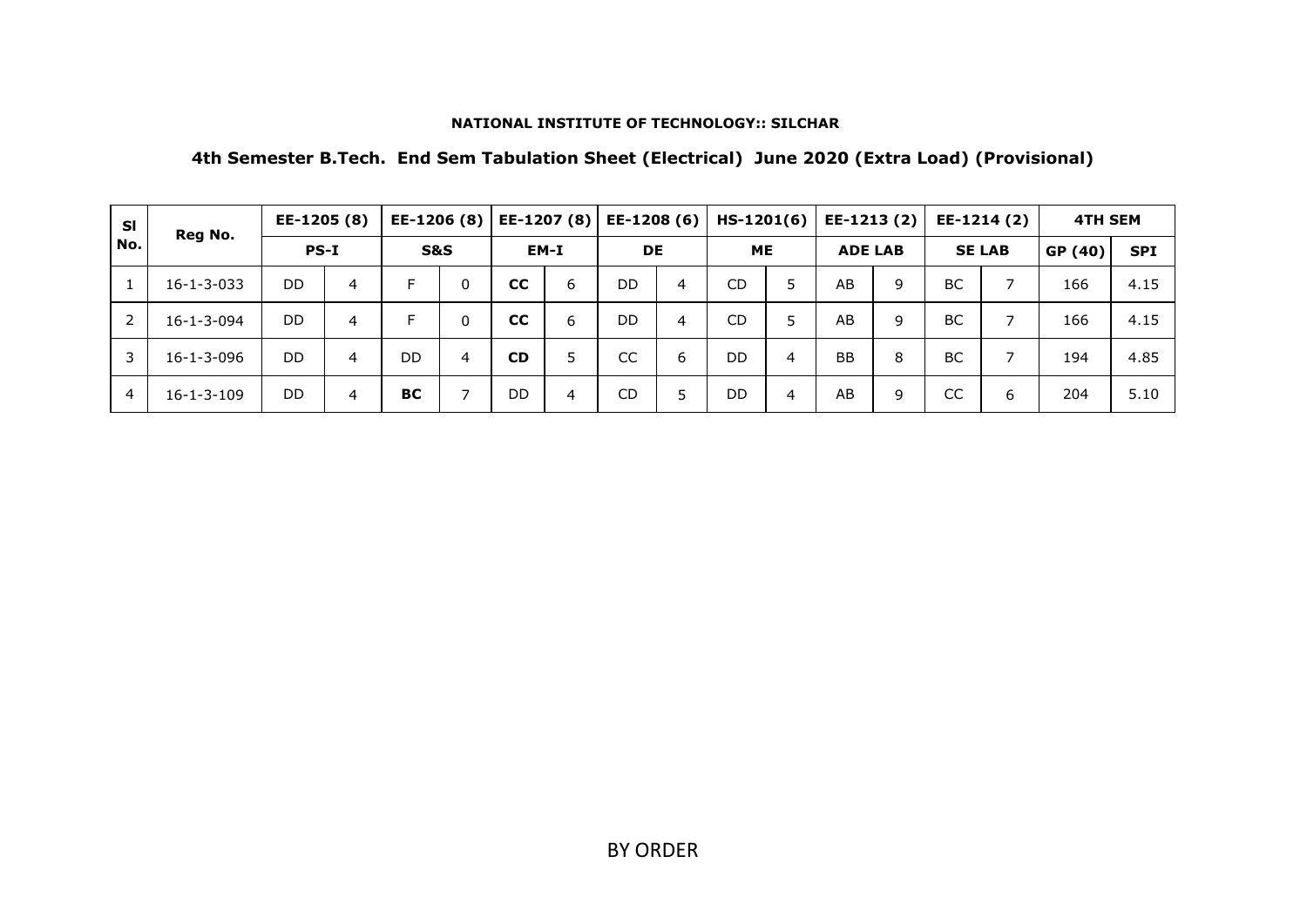| <b>SI</b> | Reg No.            |            |   |             |   |           |       |            |                | EC-1204-(8)   EC-1205 (8)   EC-1206 (8)   EC-1207(8)   HS-1201 (6)   EC-1212 (2) |   |           |   |                          | <b>4TH SEM</b> |
|-----------|--------------------|------------|---|-------------|---|-----------|-------|------------|----------------|----------------------------------------------------------------------------------|---|-----------|---|--------------------------|----------------|
| No.       |                    | <b>PCE</b> |   | <b>PDEC</b> |   |           | AIC&T | <b>PRP</b> |                | <b>ME</b>                                                                        |   |           |   | Elec. Lab-II $ GP (40) $ | <b>SPI</b>     |
|           | $16 - 1 - 4 - 016$ | <b>CD</b>  |   | CD          | 5 | <b>DD</b> | 4     | <b>BC</b>  |                | <b>BB</b>                                                                        | 8 | <b>CD</b> |   | 226                      | 5.65           |
|           | 16-1-4-073         | DD         | 4 | DD          | 4 | <b>DD</b> | 4     | F          | $\overline{0}$ | <b>CC</b>                                                                        | 6 | <b>BB</b> | 8 | 148                      | 3.70           |

**4th Semester B.Tech. End Sem Tabulation Sheet (ECE), June 2020 (Extra Load) (Provisional)**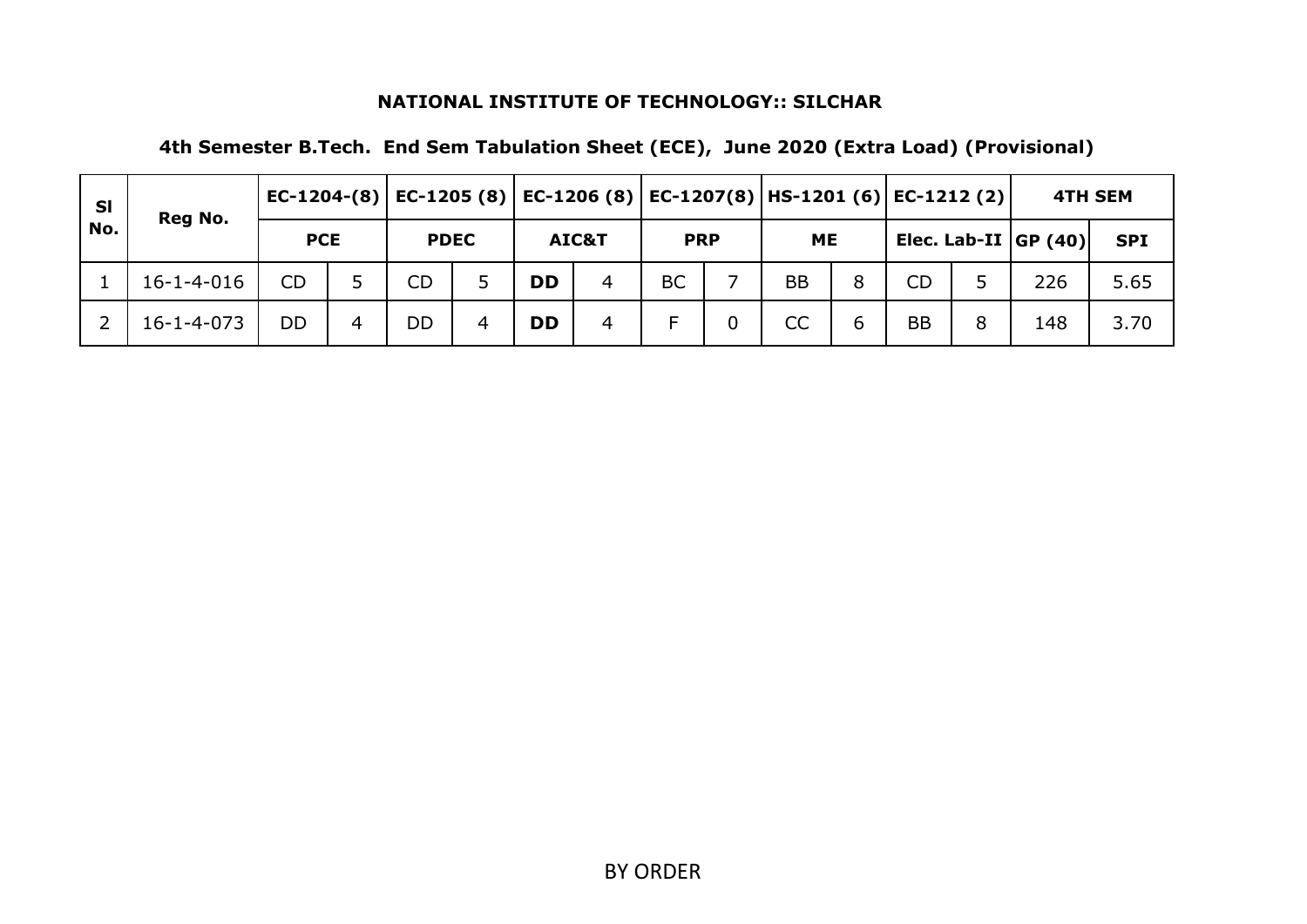**6th Semester B.Tech. End Sem Exam Tabulation Sheet (Civil), June 2020 (Extra Load) (Provisional)**

| SI No. | Reg No.            | CE 1305(8) | CE 1306(8)    |   | CE 1307(8) | CE 1308(6) | CE-1309 (6) |            | CE-1314(2) | CE-1315 (2) |               | <b>6TH SEM</b> |            |
|--------|--------------------|------------|---------------|---|------------|------------|-------------|------------|------------|-------------|---------------|----------------|------------|
|        |                    | SD-II      | <b>SA-III</b> |   | <b>FE</b>  | TE-II      |             | <b>HFC</b> | C LAB      |             | <b>SE LAB</b> | GP (40)        | <b>SPI</b> |
|        | $16 - 1 - 1 - 068$ | CC         | DD            | ⊿ | CD         | CC         | <b>CD</b>   |            | <b>BC</b>  | <b>BB</b>   |               | 216            | 5.40       |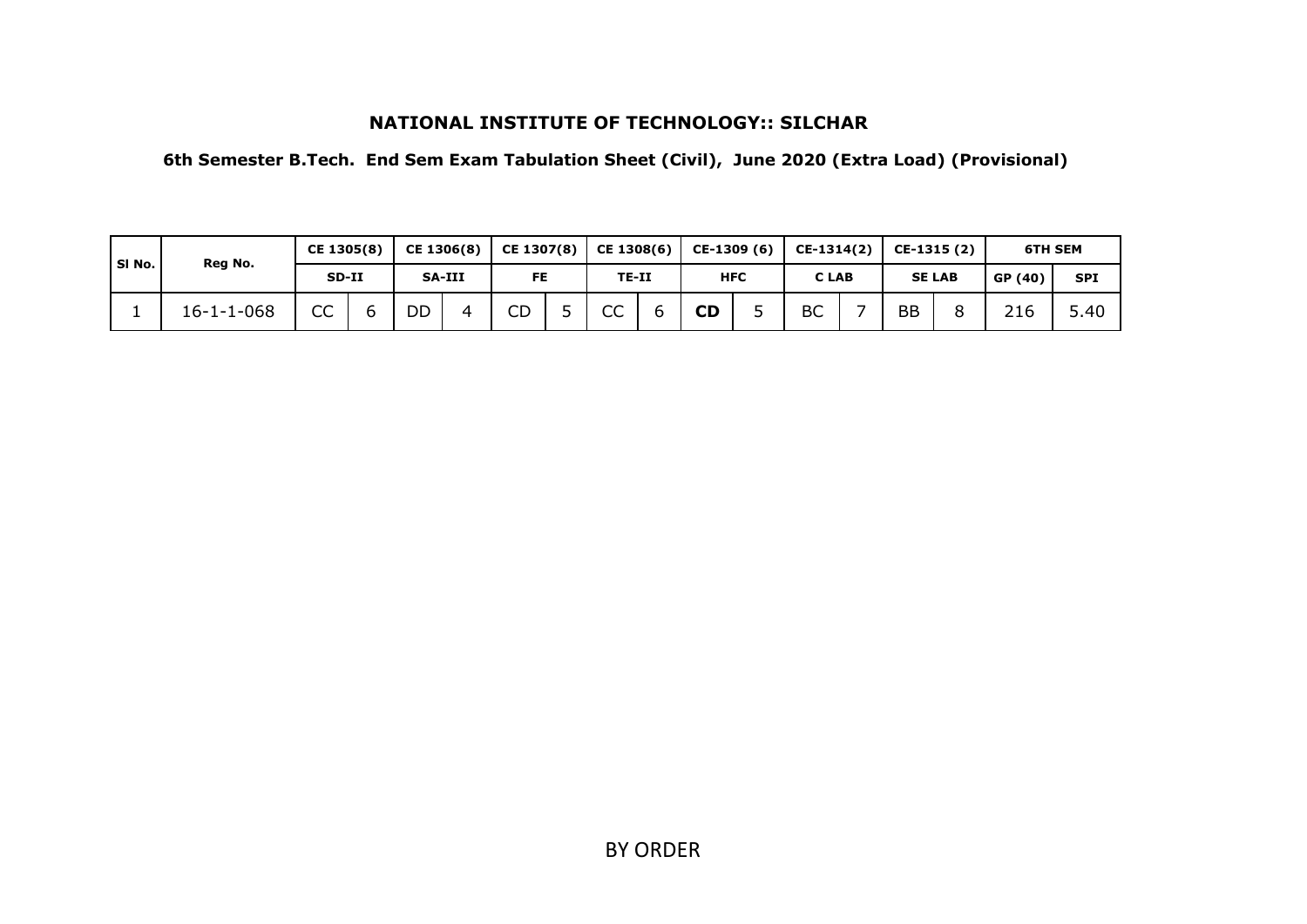| <b>SI</b> | Reg No.            | ME-1305-(8) |   |           | ME-1306 (8) | ME-1307 (6) |   |           |   | ME-1308(6)   ME-1309 (6) |   |           | ME-1313 (3)       |    | ME-1314 (3)      | <b>6TH SEM</b> |            |
|-----------|--------------------|-------------|---|-----------|-------------|-------------|---|-----------|---|--------------------------|---|-----------|-------------------|----|------------------|----------------|------------|
| No.       |                    | AE          |   | <b>TM</b> |             | <b>AMP</b>  |   | MD-II     |   | НT                       |   |           | Workshop<br>prac. |    | <b>ME LAB-IV</b> | GP (40)        | <b>SPI</b> |
|           | $16 - 1 - 2 - 082$ | CD          |   | DD        | 4           | BC          |   | <b>CC</b> | 6 | F                        | 0 | <b>DD</b> | 4                 | AB | 9                | 189            | 4.73       |
| 2         | $16 - 1 - 2 - 088$ | <b>CD</b>   |   | DD        | 4           | DD          | 4 | CC        | 6 | <b>CD</b>                |   | AB        | 9                 | AA | 10               | 219            | 5.48       |
| 3         | $16 - 1 - 2 - 116$ | DD          | 4 | CD        | 5           | DD          | 4 | DD        | 4 | <b>CD</b>                |   | AB        | 9                 | AA | 10               | 207            | 5.18       |

#### **NATIONAL INSTITUTE OF TECHNOLOGY:: SILCHAR 6th Semester B.Tech. End Sem Exam Tabulation Sheet (Mechanical), June 2020 (Extra Load) (Provisional)**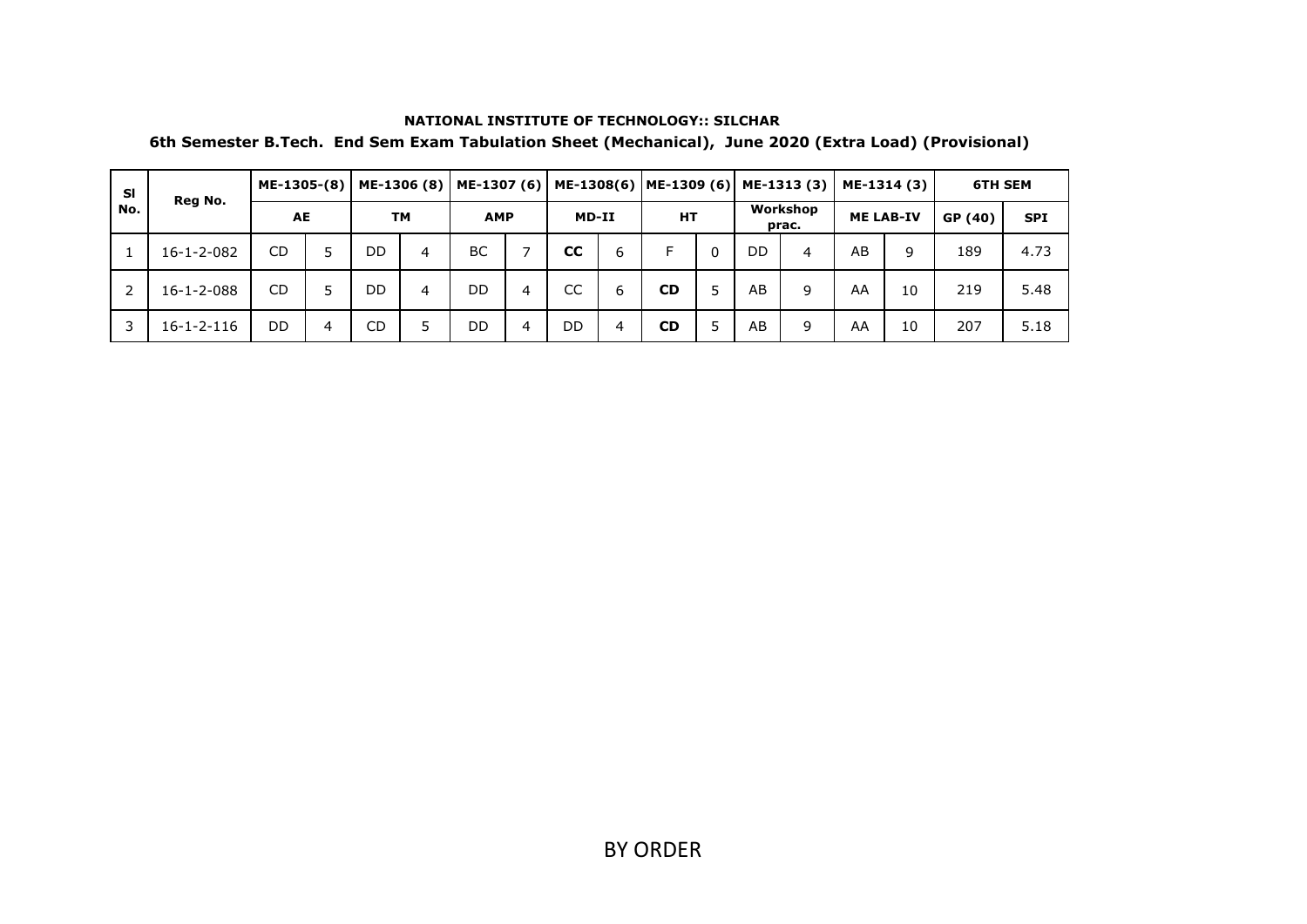| <b>SI</b>      | Reg No.            | EE-1305-(8) |                | EE-1306(8) |          | EE-1307(6) |   | EE-1308(6) |              | EE-1309(6) |                | EE-1314(2)        |                          | EE-1315(2)     |   |           | EE-1313(2)    | <b>6TH SEM</b> |            |
|----------------|--------------------|-------------|----------------|------------|----------|------------|---|------------|--------------|------------|----------------|-------------------|--------------------------|----------------|---|-----------|---------------|----------------|------------|
| No.            |                    | $CS-II$     |                | <b>PE</b>  |          | <b>SIP</b> |   | <b>PDS</b> |              | Inst.      |                | <b>E M LAB-II</b> |                          | <b>PCI LAB</b> |   |           | <b>PS LAB</b> | GP (40)        | <b>SPI</b> |
|                | $16 - 1 - 3 - 061$ | <b>CC</b>   | 6              | <b>DD</b>  | 4        | <b>DD</b>  | 4 | <b>DD</b>  | 4            | <b>CD</b>  | 5              | CC                | 6                        | <b>BB</b>      | 8 | <b>CD</b> | 5             | 196            | 4.90       |
| 2              | $16 - 1 - 3 - 065$ | CC          | 6              | <b>DD</b>  | 4        | <b>CD</b>  | 5 | <b>DD</b>  | 4            | <b>DD</b>  | $\overline{4}$ | <b>BC</b>         | $\overline{\phantom{0}}$ | <b>BB</b>      | 8 | CC        | 6             | 200            | 5.00       |
| 3              | $16 - 1 - 3 - 080$ | <b>CC</b>   | 6              | <b>DD</b>  | 4        | DD.        | 4 | F          | $\mathbf{0}$ | <b>CD</b>  | 5              | <b>BB</b>         | 8                        | <b>BB</b>      | 8 | <b>CD</b> | 5             | 176            | 4.40       |
| $\overline{4}$ | $16 - 1 - 3 - 096$ | BC.         | $\overline{7}$ | <b>DD</b>  | 4        | cc         | 6 | <b>DD</b>  | 4            | <b>DD</b>  | $\overline{4}$ | <b>BC</b>         | $\overline{\phantom{0}}$ | <b>BB</b>      | 8 | AB        | 9             | 220            | 5.50       |
| 5              | $16 - 1 - 3 - 111$ | <b>DD</b>   | $\overline{4}$ | F          | $\Omega$ | <b>CD</b>  | 5 | CC         | 6            | <b>DD</b>  | $\overline{4}$ | AB                | 9                        | <b>BB</b>      | 8 | <b>BB</b> | 8             | 172            | 4.30       |

## **6th Semester B.Tech. End Sem Exam Tabulation Sheet (Electrical), June 2020 (Extra Load) (Provisional)**